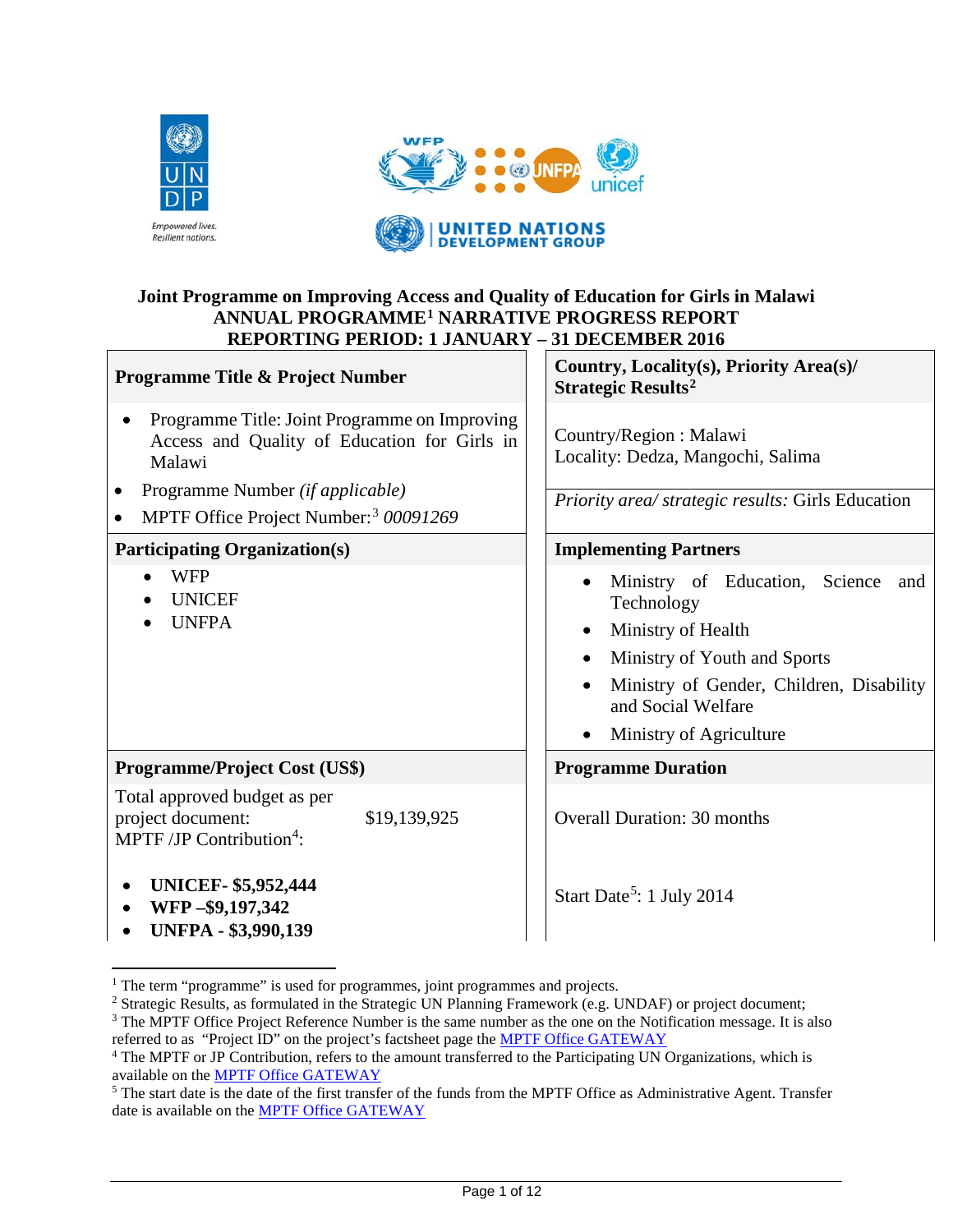| <b>Other Contributions (donors)</b><br>(ifappliedble)<br>TOTAL:: \$19,139,925<br>Programme Assessment/Review/Mid-Term Eval. | Original End Date <sup><math>6</math></sup> :<br>31 October 2017<br>Current End date <sup>7</sup> :<br>31 October 2017<br><b>Report Submitted By</b><br>Name: Mildred Mushinga<br>$\circ$ |
|-----------------------------------------------------------------------------------------------------------------------------|-------------------------------------------------------------------------------------------------------------------------------------------------------------------------------------------|
| Assessment/Review - Mid- Term Review<br>$\Box$ Yes $\Box$ No Date: 31.12.2016 Mid-Term Report                               | Title: JPGE Coordinator<br>$\Omega$                                                                                                                                                       |
| $-$ if applicable please attach<br>$Yes \Box$ No Date: dd.mm.yyyy                                                           | Participating Organization (Lead): WFP<br>$\circ$<br>Email address: mildred.mushinga@one.un.org<br>$\circ$                                                                                |

 $\overline{\phantom{a}}$ 

<span id="page-1-1"></span><span id="page-1-0"></span><sup>&</sup>lt;sup>6</sup> As per approval of the original project document by the relevant decision-making body/Steering Committee. <sup>7</sup> If there has been an extension, then the revised, approved end date should be reflected here. If there has been no extension approved, then the current end date is the same as the original end date. The end date is the same as the operational closure date which is when all activities for which a Participating Organization is responsible under an approved MPTF / JP have been completed. As per the MOU, agencies are to notify the MPTF Office when a programme completes its operational activities.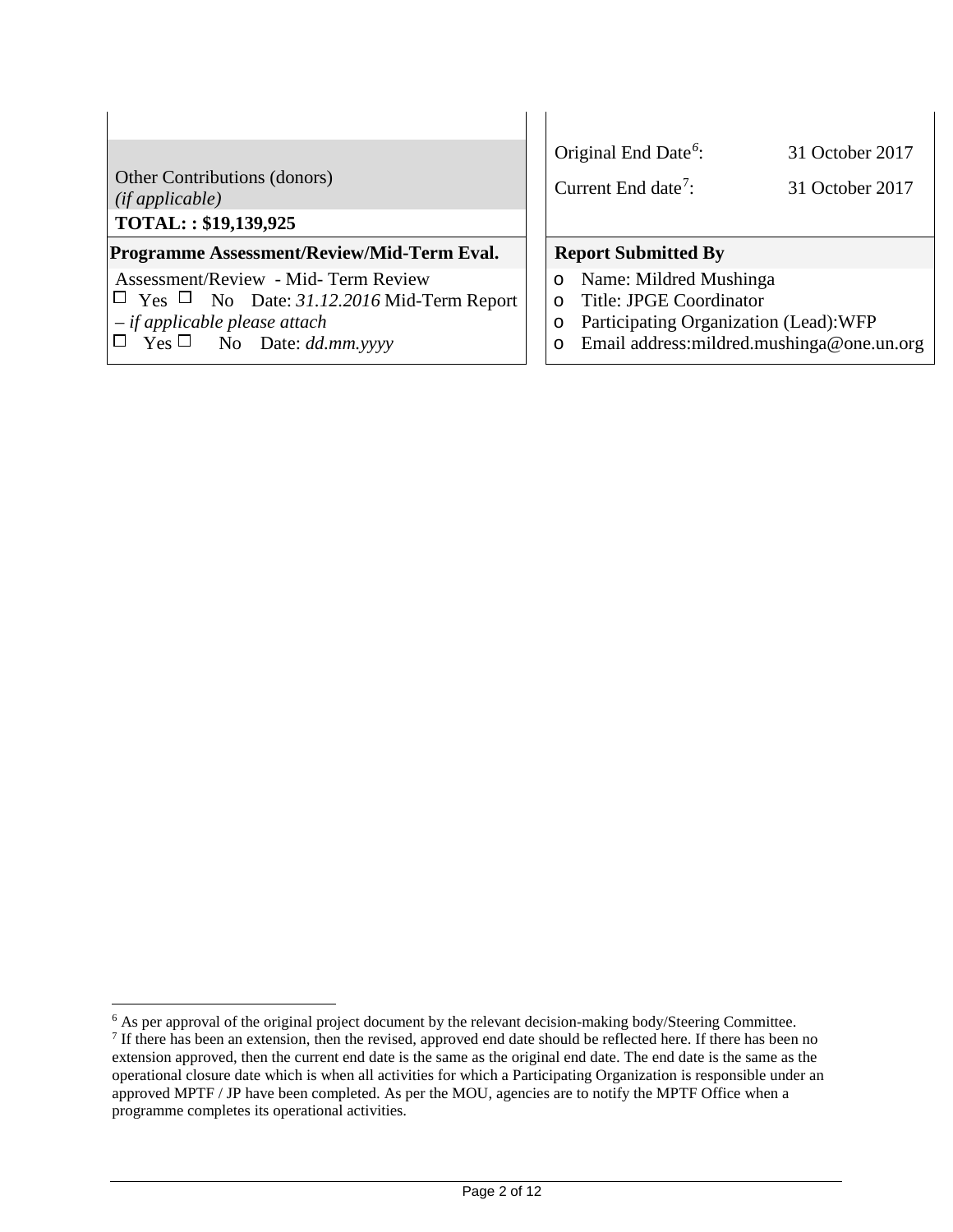**This page is intentionally left blank**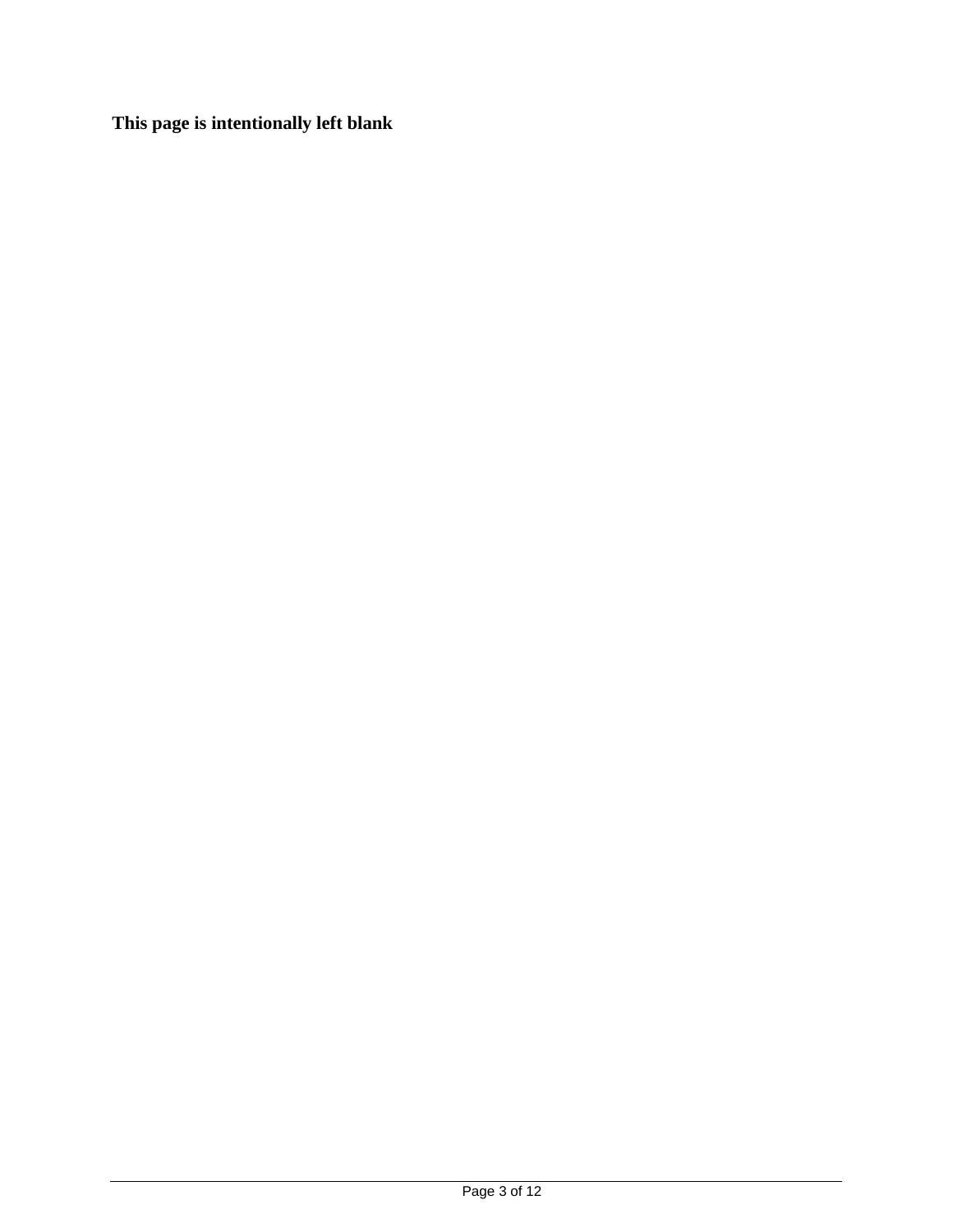# Contents

<span id="page-3-0"></span>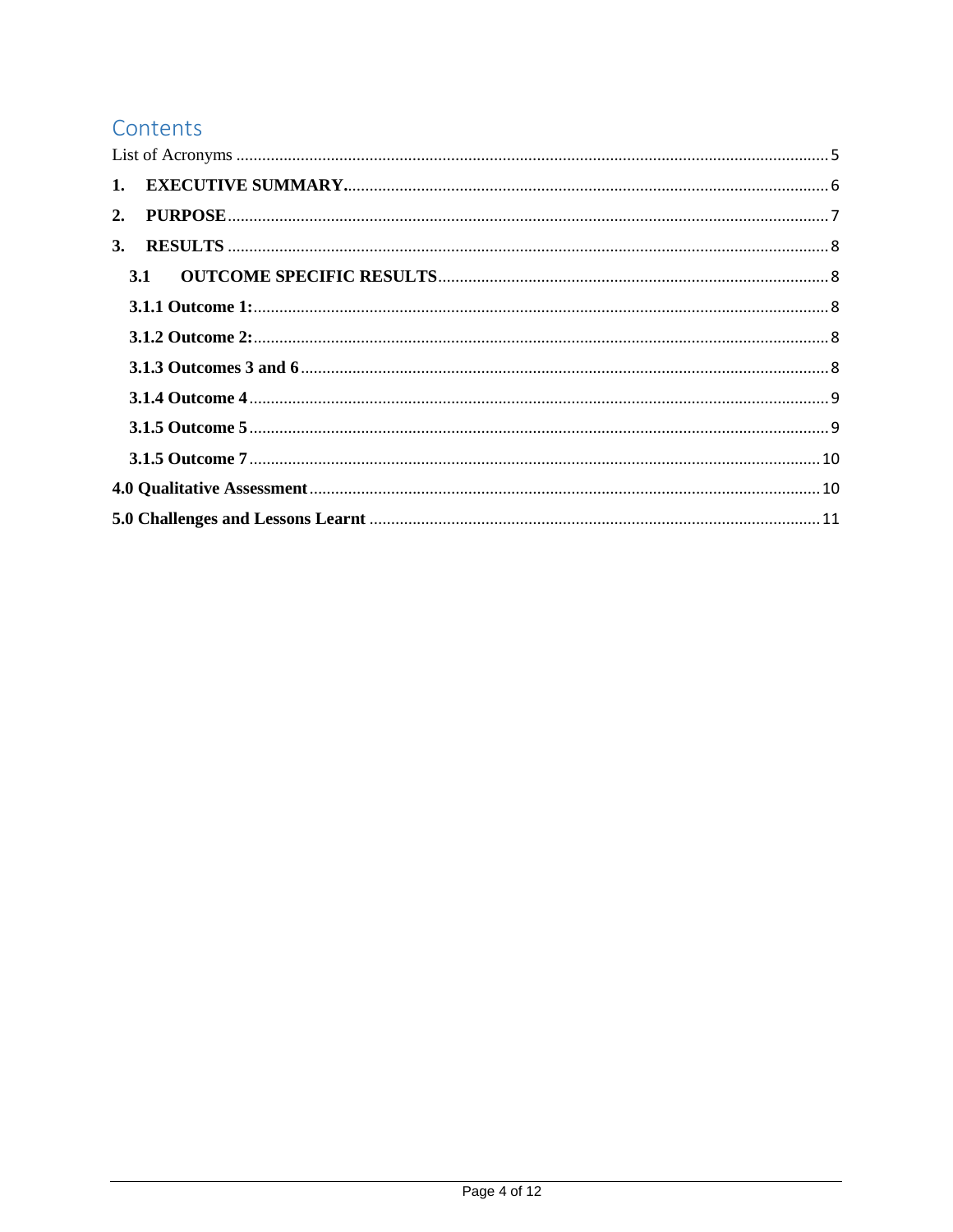#### List of Acronyms

- CBE- Complementary Basic Education
- CSE- Comprehensive Sexuality Education
- DEC- District Executive Committee
- GBV- Gender Based Violence
- IP Implementing Partner
- M&E- Monitoring and Evaluation
- MoEST- Ministry of Education Science and Technology
- MoH- Ministry of Health
- MOU Memorandum of Understanding
- MT Metric Tons
- MTR- Mid Term Review
- NFE Non-Formal Education
- OVC Orphans and Vulnerable Children
- PSLCE Primary School Leaving Certificate
- PTA Parent Teachers Association
- SC- Steering Committee
- SLHC School Level Health Centre
- SMC School Management Committee
- SRHR Sexual and Reproductive Health Rights
- THR- Take Home Rations
- UNFPA United Nations Population Fund
- UNICEF United Nations Children's Fund
- VEC- Village Education Committees
- WFP World Food Programme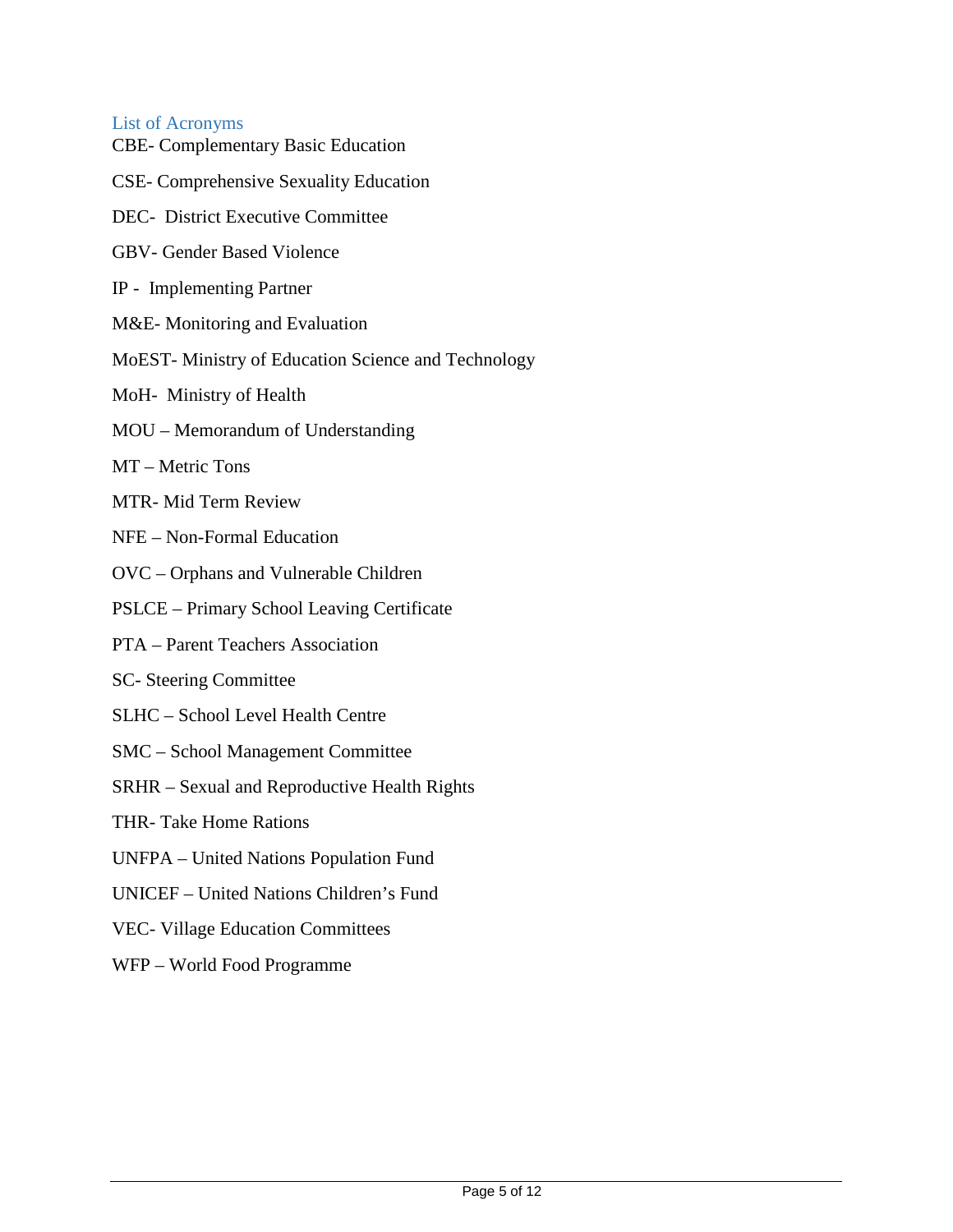## <span id="page-5-0"></span>**1. EXECUTIVE SUMMARY.**

Since the inception of the Joint Programme, girls attendance has increased year on year in supported schools. The comprehensive nature of the programme, integrating school meals, capacity development and sexual and reproductive health (SRH) services has been accredited as the main attribute behind the several positive results achieved to date.

Approximately 96,500 students, in 79 primary schools, are currently supported through the programme: 40,000 in Salima; 16,000 in Dedza and 40,500 in Mangochi. Enrolment in each of the targeted districts has thrived over the two and half years since the programme was launched, growing by 34% in Salima, 20% in Dedza and 33% in Mangochi.

The number of girls sitting the Primary School Leaving Certificate Examinations (PSLCE) has also increased from the first year of the programme to date, growing by close to 25% in Salima, 33% in Dedza, and 10% in Mangochi. Further research is needed to ascertain the seemingly slower progress in Mangochi.

Additionally, pass rates have improved across all targeted zones, with schools in Katelera Zone improving from 70 percent to 77 percent, schools in Lifidzi zone improving from 82 percent to 93 percent, and schools in Ngolowindo improving from 80 percent to 81 percent. Mangochi has performed admirably in this regard, with pass rates increasing from 53% to 71%. In Dedza district, Chimbiya zone has recorded an improvement of girls' pass rate from 76 percent to 79 percent.

<span id="page-5-1"></span>Finally, dropout rates have declined from a baseline of 7.4% to 5.5%, shrinking by; 69% in Salima, 37% in Mangochi, and 41% in Dedza, over the two academic years of the Joint Programme.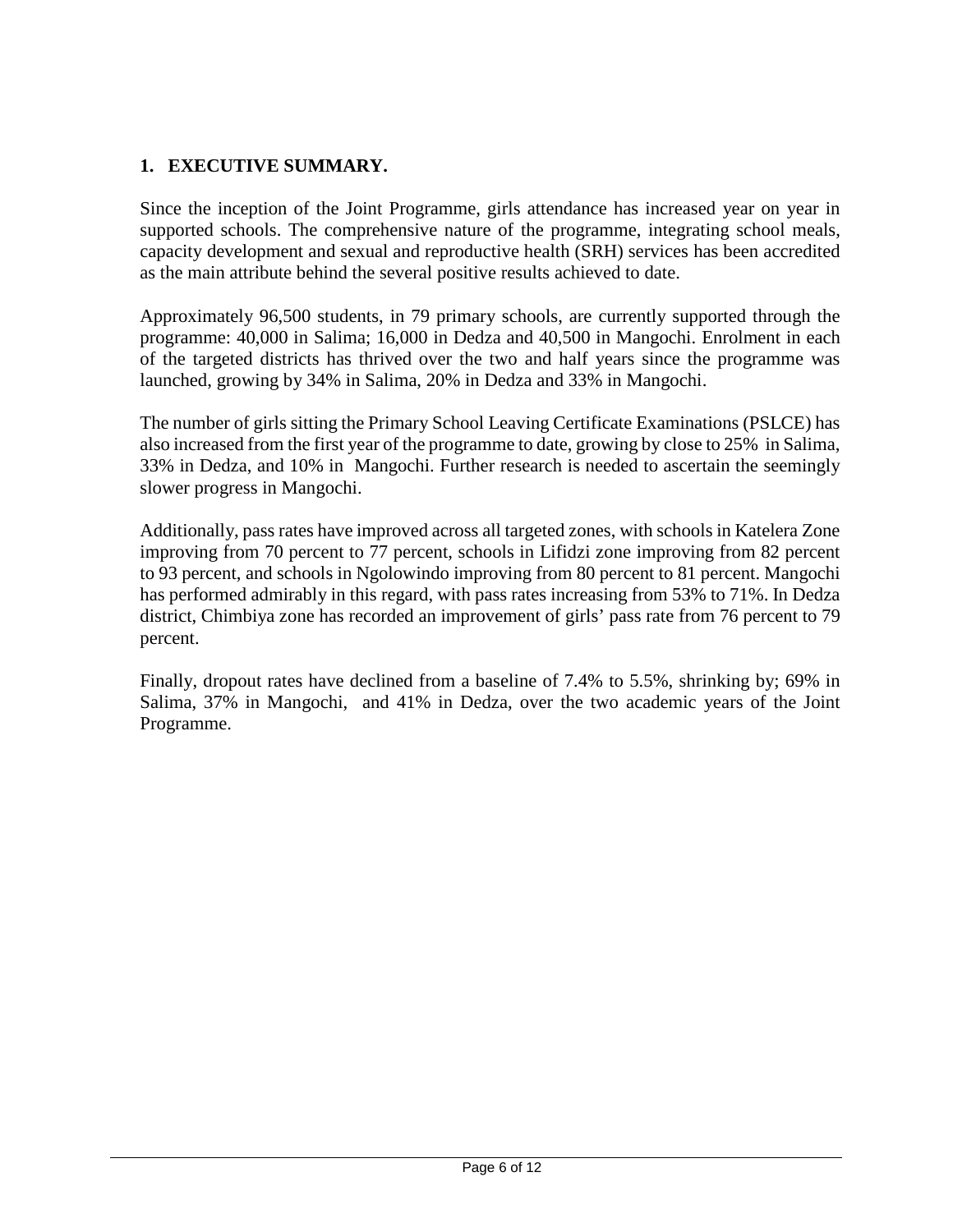## **2. PURPOSE**

The Joint Programme, *Improving Access and Quality of Education for Girls in Malawi,* is a three-year programme. The overarching aim is to improve the access; quality and relevance of education for girls, through a holistic and human rights-based approach. Simultaneously, the programme addresses key known threats such as poor food and nutrition, inadequate protection, poor quality schooling, and violations of girls' sexual and reproductive rights. The underlying objective will be achieved through the pursuit of 7 primary and related outcomes:

- 1. Improve the nutrition of girls and boys, in targeted schools, allowing them to stay in school
- 2. Increase access to second chance education for girls who are in, or have left, school
- 3. Ensure there is quality integrated youth friendly services, resources and structures, addressing CSE, SRHR, HIV/AIDS and GBV in place for girls who are in, or have left, school
- 4. Reduce violence against girls in targeted schools and communities, building effective referral pathways
- 5. Improve and enhance both teacher's attitudes and skills, effectively delivering life skills based and gender responsive methodologies
- 6. Inform and empower adolescent girls to demand SRHR services, ensuring they participate and take leadership positions within their school and their community
- 7. Empowered and committed communities will value quality education for all children, especially girls

Through a phased implementation, the programme harnesses a "whole school approach", focusing specifically on girls from standard 5 to 8. 79 primary schools are targeted, in 6 zones, across the districts of Salima, Mangochi and Dedza. Depending on the level of success, a significant scale-up may be developed.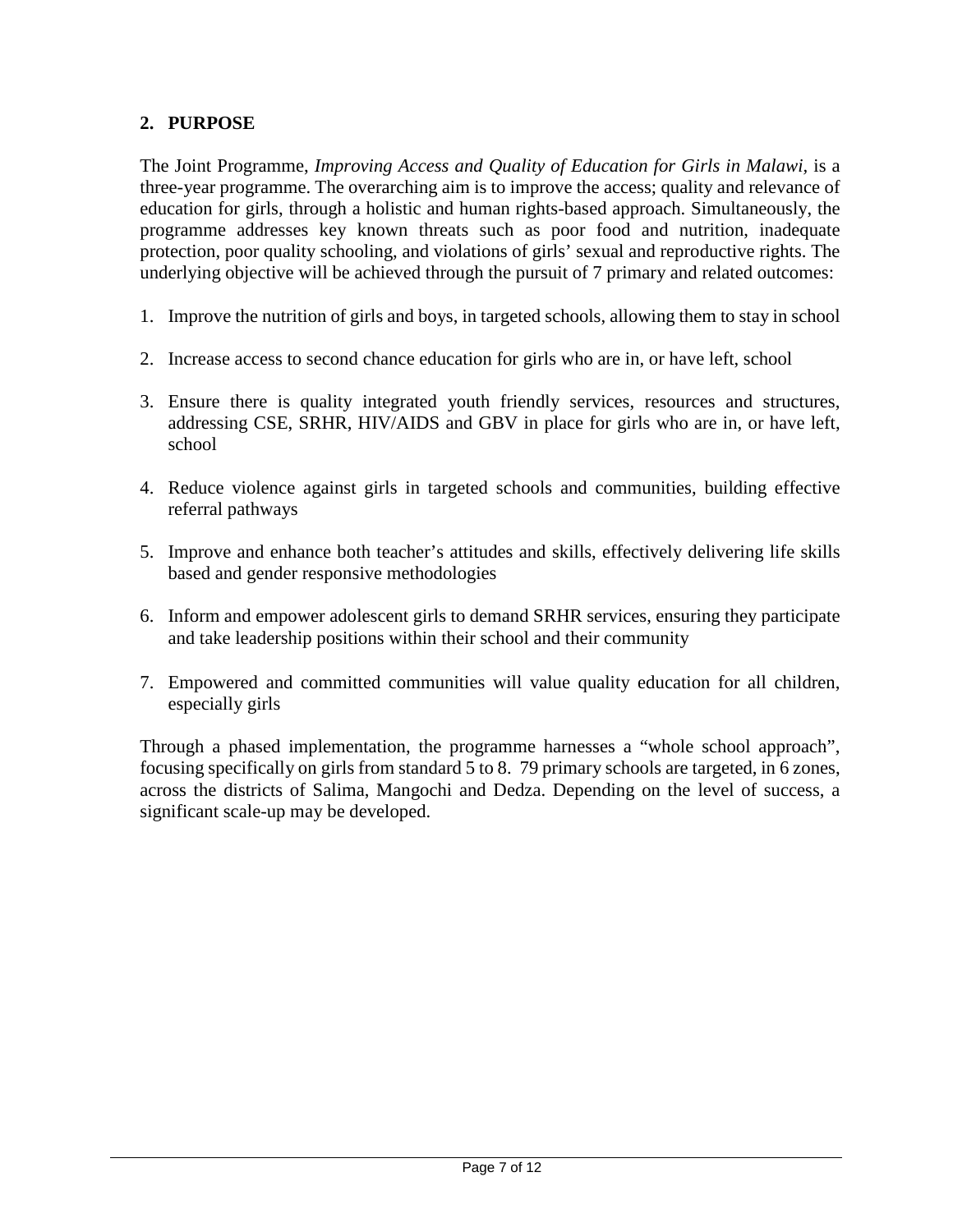## <span id="page-7-0"></span>**3. RESULTS**

#### **3.1 OUTCOME SPECIFIC RESULTS**

<span id="page-7-1"></span>In line with general pre-implementation guidelines, activities specific to each outcome of the programme were implemented, and are as follows:

#### <span id="page-7-2"></span>**3.1.1 Outcome 1:**

Results show that by December 2016, the programme was providing meals to more than 96,400 students across the three districts with funding for both Home Grown School Meals and Take Home Rations (THR) continuing to be channeled to schools through the District Councils. By December 2016, the programme was reaching 91% of students with THR. On the supply side, the programme has consistently procured diversified food commodities from farmer organizations, which contributes to the economic empowerment of the local communities. A total of 16 Farmer Organizations were trained in access and post-harvest handling skills. The school feeding component of the programme has continued to boost community participation in school meals management with various community committees supporting the implementation of the programme by providing guidance as well as volunteer cooks in schools. To date, all Parents and Teachers Associations, School Management Committees and Food Committees have been trained on hygiene, nutrition and sanitation whilst 78 out of 79 primary schools have been supported with three-in-one feeding shelters (storehouse, kitchen, feeding shelter), with a total of 44 structures having been constructed in the second year of the programme.

#### <span id="page-7-3"></span>**3.1.2 Outcome 2:**

At the community level, adolescents who have dropped out of school are supported through an accelerated nine-month learning model of integrated academic and life skills. The curriculum is being modified to include effective aspects of sexual reproductive health, including community specific functional areas including parenting and reproductive health education. The second component of the second chance learning is Complementary Basic Education (CBE) that has been implemented by the Ministry of Education in one zone in Salima.

To date, 168 Functional Literacy centres (56 per district) have been established with a total enrollment of 5,538 students, against a target of 5000 for the second cohort, expanding to six additional zones outside the JPGE impact implementation zones. Classes for the 2016 cohort began in the first week of June 2016 and were completed in February 2017. AGLIT+ held community sensitization meetings with chiefs, outlining the importance of establishing CBE centers, while also focusing on ensuring eligibility on enrolment. Group Village Headmen identified members of Village Education Committees (VEC) for each new literacy center and reviewed the membership of existing VECs in the old zones. A total of 78 new committees were instituted and the 90 existing committees were reviewed and strengthened.

#### <span id="page-7-4"></span>**3.1.3 Outcomes 3 and 6**

The youth in Malawi face a myriad of barriers in accessing information relating to reproductive health. The JPGE aims to address this by supporting adolescents' sexual and reproductive health through a package of Youth Friendly Health Services (YFHS) which provides access to comprehensive sexuality education; services to prevent, diagnose and treat STIs; and counselling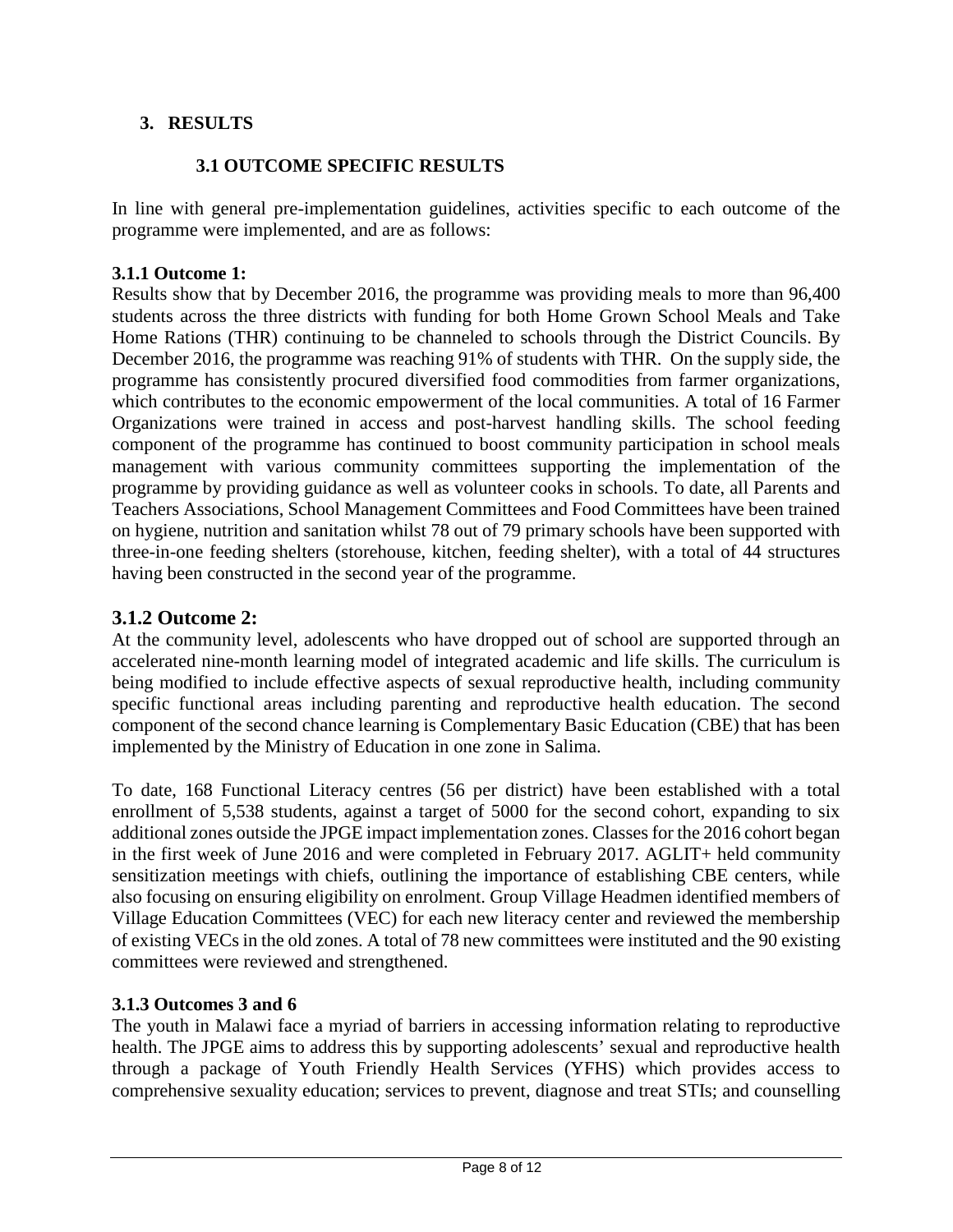on family planning. These provisions educate young people on their sexual and reproductive health rights – including the right to delay marriage and the right to refuse unwanted sexual advances.

The roll-out of School-Linked Health Centers (SLHC) is close to completion, ensuring both in and out of school adolescents have access to a variety of youth friendly health services (YFHS). Currently, 62% of girls in the targeted communities are accessing YFHS, below the target of 75%. Deliberate efforts are being undertaken to be track the number of in school youths that are accessing YFHS in the SLHCs. Six functional girls networks, out of a target of 15, have been created in the target areas with 100% of girls in the supported schools trained in sanitary pads production.

## <span id="page-8-0"></span>**3.1.4 Outcome 4**

20% of all girls in Malawi experience sexual violence prior to age 18 while 67% of boys and 40% of girls suffer physical abuse with corporal punishment in schools acting as a major contributor to this figure.

During the period under review, the program enrolled 12,658 children (standard 5-8) into preventative empowerment programs, surpassing the 11,060 target. Among these, 149 girls who experienced sexual abuse voluntarily enrolled in Sexual Assault Survivors Anonymous (SASA), a 12-week healing programme. A recent evaluation of the protection services under the JPGE by the John Hopkins University found that there has been a 40% decrease in the number of girls (Standards 5-8) experiencing sexual violence or abuse. A similar randomized control trial of schools outside the programme found a slight increase in the incidence of rape, clearly indicating the importance of empowering girls to avoid and defend themselves against unwanted sexual advances.

School improvement plans, with student input, have been implemented in 93% of the programme schools. Additionally, the One School One Police Officer (OSOPO) programme has ensured referral pathways for students that suffer abuse are clear, while additional initiatives, including complaints boxes, notice boards and the toll-free child helpline, continually reinforce the importance of reporting abuse. Through complaints boxes alone, a total of 833 cases (Salima 417; Dedza 86; and Mangochi, 330) were reported with 791 cases successfully resolved at school and community level with 42 prosecutions. To ensure sustainability, OSOPO will be taken to Police lower formations, strengthening linkages with community based child protection structures, while capacity development with the Judiciary will raise awareness of the law, ensuring the timely completion of trials involving children.

## <span id="page-8-1"></span>**3.1.5 Outcome 5**

<span id="page-8-2"></span>806 teachers, from a target of 670, were trained in life skills and gender responsive methodologies. 67% of Parents and Teachers Associations and 56% of School Management Committees out of a target of 90% have been trained.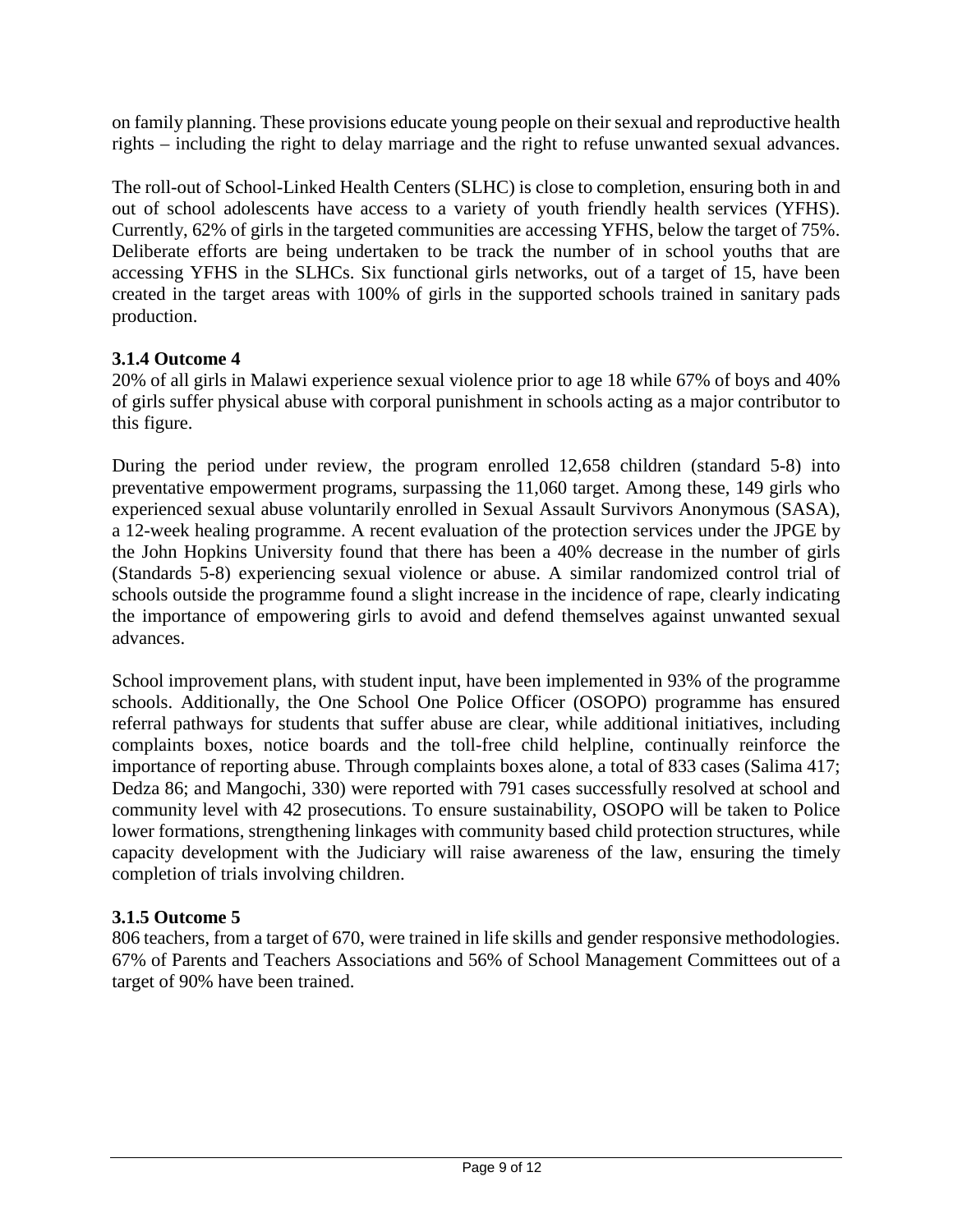### **3.1.5 Outcome 7**

Community sensitizations, including joint door-to-door campaigns with mother groups, targeted 320 households in Salima, resulting in 25 drop-outs returning to school, with a further 78 out-ofschool children enrolling. Open days specifically targeted traditional leaders, learners and parents, reinforcing the importance of educating girls.

A visibility tour, organized in July, gave journalists from a host of media outlets the opportunity to explore the achievements of the programme to date. High level visits to project sites from the Royal Norwegian Embassy, UN and the Government of Malawi also supported advocacy interventions under the programme.

#### <span id="page-9-0"></span>**4.0 Qualitative Assessment**

**Annual Technical Review**: An annual review and planning meeting was held between the 8th and 11th of November, resulting in the development of comprehensive district work plans, including both District and Implementing Partner (IP) activities, for the remainder of the project.

**Steering Committee:** A Steering Committee meeting, focusing on 'delivering as one', validated results from year two of the programme. Other issues discussed, included:

- District Coordinators' Terms of References (ToRs) to be revised to include 'delivering as one'
- Financial reporting capacity and data collection by IPs must be improved.
- The need to strengthen the government technical working group and improve support on government coordination structures.
- Programme implementation has to be complete by June 2017.
- 'Unexpected' and/or unintended outcomes that are coming up in the programme should be documented.

**Community leadership:** Continuing as a central component, Group Village Headmen lead in identifying members of Village Education Committees (VEC) for new literacy centers. District Social Welfare Officers have been instrumental in discussions with Childcare centre managers on accommodating CBE learners' children.

**Partnerships:** A new partnership was developed with Standard Bank whereby female Standard Bank employees act as mentors to girls within the JPGE schools. In its pilot phase, the project reached three schools in Dedza, involving 40 mentors. It has been showcased in both print and electronic media and will be extended upon review of its success.

Partnerships with District Councils, through School Health and Nutrition (SHN), were strengthened through training on meal preparation, hygiene and sanitation as well as selection of meals. Additionally, local farmer organizations continued providing food to schools despite the general food insecurity situation in the country.

#### **Coordination:**

- A full-time National Coordinator was recruited
- A mid-term review outlined several recommendations to be included in the new project proposal.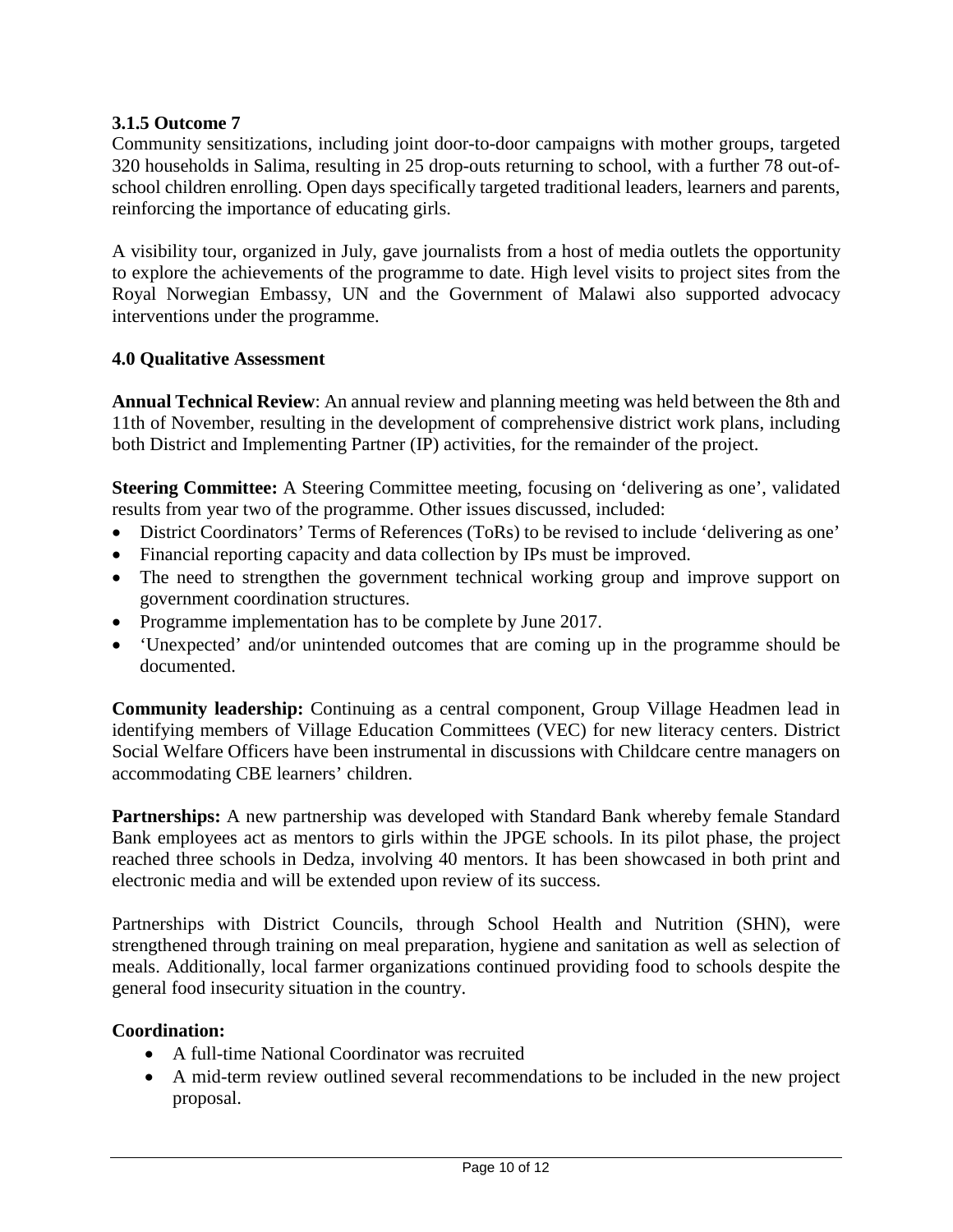• Final year finances disbursed to agencies while MoUs with partners were renewed by December.

#### <span id="page-10-0"></span>**5.0 Challenges and Lessons Learned**

- **Untimely Reporting**: Several schools failed to adhere to the monthly reporting schedule, affecting the consistent flow of funds resulting in temporary suspension of food supplies. District review meetings, joint monitoring visits and the Annual Technical Review meeting provided opportunities for discussions and agreements on key actions and deadlines.
- **Accountability and transparency**: Risk assessments were conducted to identify key risks and ways of mitigating them. Poor record keeping and lack of adherence to procurement processes were some of the key accountability issues identified. Financial spot checks, joint monitoring visits with Government and review meetings at district and community levels, were conducted to raise awareness and emphasize the need for transparency and accountability.
- **High prices of commodities**: Due to food insecurity, there was a general increase in commodity prices. In addition, the capacity of some farmer organizations to produce and supply adequate and diversified food quantities was limited. This led to procurement of required commodities from other sources at a higher price. Joint monitoring visits and review meetings to address the issues at the schools, community and district levels. WFP and district councils are in the process of introducing competitive procurement processes, whist the Ministry of Agriculture will continuously disseminate food prices and monitor procurement processes.
- **Delays in completing Memorandum of Understanding by the districts:** The process of developing MOUs with district councils took longer than expected. This affected consistent flow of funds to the districts for effective coordination and monitoring of the programme activities. In addition, there was slow absorption of funds by districts which affected the timeliness of funds disbursement. WFP engaged its field staff to support with the development of budgets and facilitated submission of the draft MOUs. One pager addendums were approved to facilitate funds transfer whilst the MoUs were being finalized.
- **Results based reporting:** Implementing partners have faced challenges in results based reporting hence there is data which is yet to be verified to track progress on some indicators. However, it is expected that the MTR will be able to provide data on some of the indicators. Moving forward, the M&E TWG for the programme which has been revamped will intensify its efforts to build the capacity of Implementing Partners in results based reporting.
- **Working with community members:** Despite some of comprehensive sexuality education topics being integrated into the Malawian Life Skills curricula, open and informed discussions, including on human sexuality, are not commonly taught by teachers in schools. Furthermore, parents do not feel comfortable to discuss sex and sexuality issues with their children. However, the programme has successfully learnt that working with community members (parents, cultural leaders) ensures health and educational programs achieve their intended aims. Innovative approaches and collaborations are necessary if girls and young women are to realize their fullest potential as useful and responsible citizens of the country.